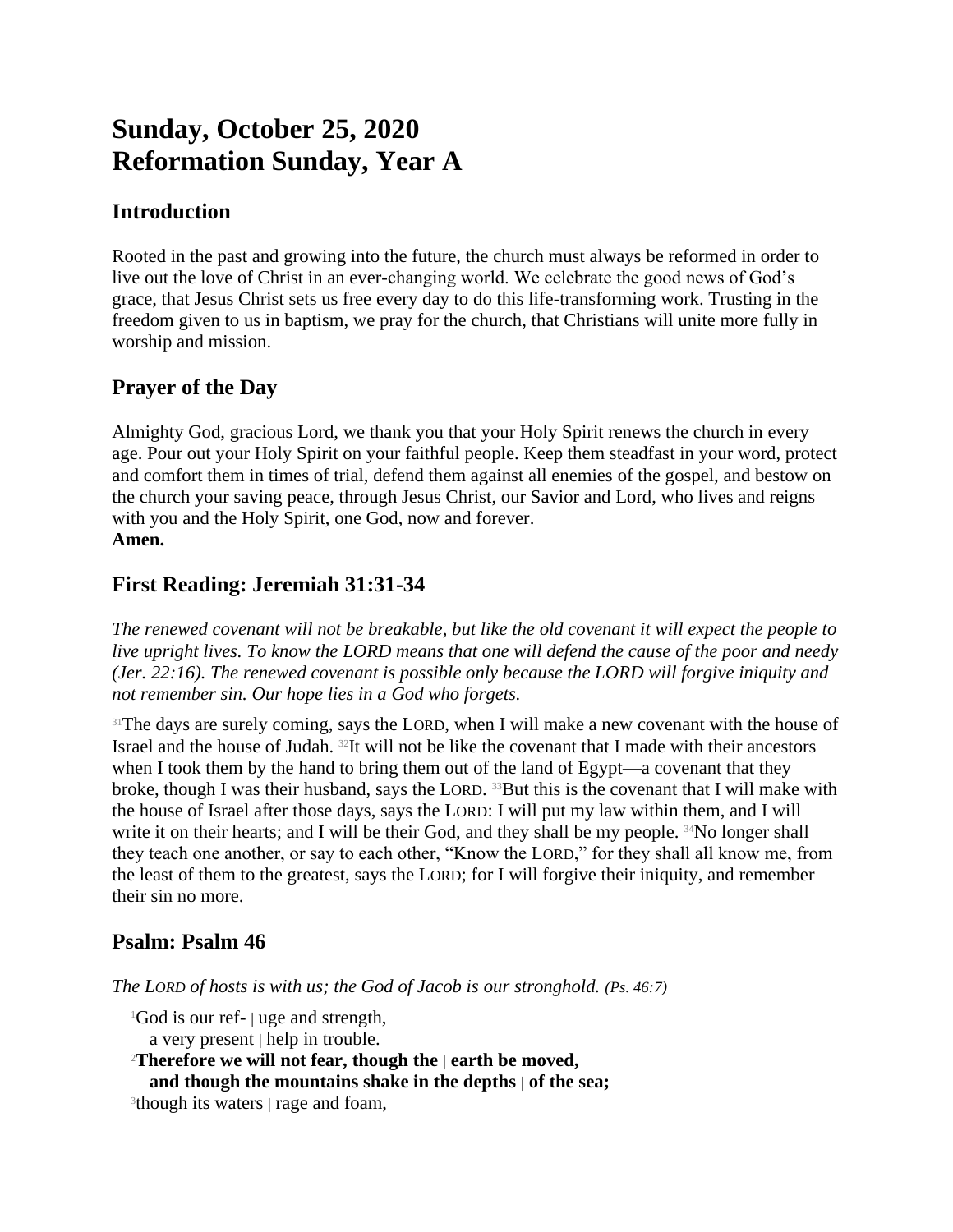and though the mountains tremble | with its tumult. <sup>4</sup>**There is a river whose streams make glad the cit- | y of God, the holy habitation of | the Most High.**  $5God$  is in the midst of the city; it shall | not be shaken; God shall help it at the | break of day. <sup>6</sup>**The nations rage, and the | kingdoms shake; God speaks, and the earth | melts away. R** The LORD of  $\vert$  hosts is with us; the God of Jacob  $\vert$  is our stronghold. <sup>8</sup>**Come now, regard the works | of the LORD, what desolations God has brought up- | on the earth;** <sup>9</sup>behold the one who makes war to cease in | all the world; who breaks the bow, and shatters the spear, and burns the | shields with fire. <sup>10</sup>**"Be still, then, and know that | I am God; I will be exalted among the nations; I will be exalted | in the earth."** <sup>11</sup>The LORD of  $\vert$  hosts is with us; the God of Jacob | is our stronghold. **R**

## **Second Reading: Romans 3:19-28**

*Paul's words stand at the heart of the preaching of Martin Luther and other Reformation leaders. No human beings make themselves right with God through works of the law. We are brought into a right relationship with God through the divine activity centered in Christ's death. This act is a gift of grace that liberates us from sin and empowers our faith in Jesus Christ.*

<sup>19</sup>Now we know that whatever the law says, it speaks to those who are under the law, so that every mouth may be silenced, and the whole world may be held accountable to God. 20For "no human being will be justified in his sight" by deeds prescribed by the law, for through the law comes the knowledge of sin.

<sup>21</sup>But now, apart from law, the righteousness of God has been disclosed, and is attested by the law and the prophets, <sup>22</sup>the righteousness of God through faith in Jesus Christ for all who believe. For there is no distinction,  $^{23}$ since all have sinned and fall short of the glory of God;  $^{24}$ they are now justified by his grace as a gift, through the redemption that is in Christ Jesus,  $25$  whom God put forward as a sacrifice of atonement by his blood, effective through faith. He did this to show his righteousness, because in his divine forbearance he had passed over the sins previously committed; 26it was to prove at the present time that he himself is righteous and that he justifies the one who has faith in Jesus.

<sup>27</sup>Then what becomes of boasting? It is excluded. By what law? By that of works? No, but by the law of faith. 28For we hold that a person is justified by faith apart from works prescribed by the law.

## **Gospel: John 8:31-36**

*Jesus speaks of truth and freedom as spiritual realities known through his word. He reveals the truth that sets people free from sin.*